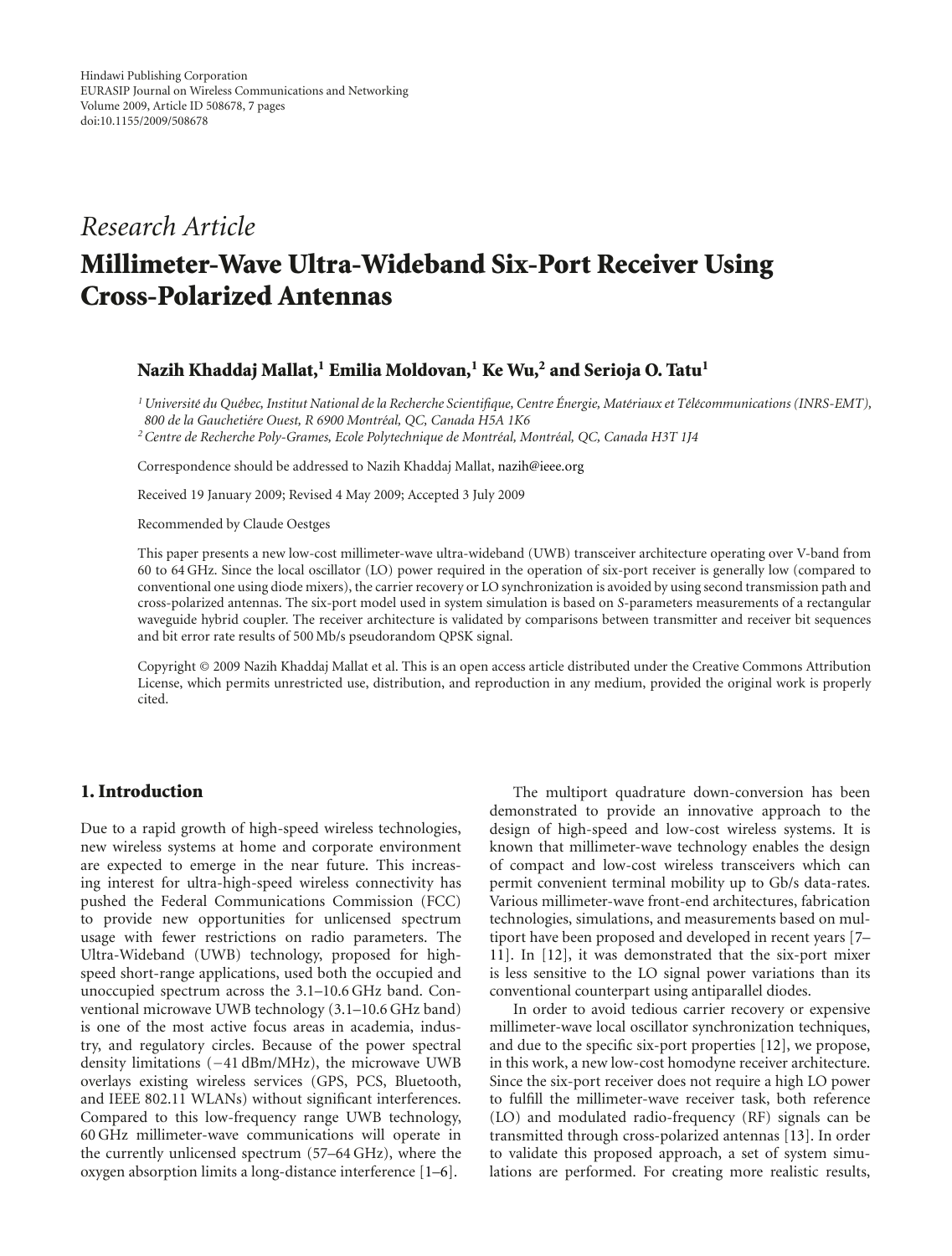

Figure 1: Layout of the RWG 90◦ hybrid coupler.

the six-port model used in these simulations is based on the actual *S*-parameters measurements of a wideband 90◦ hybrid coupler, using the rectangular waveguide technology (RWG). In the first part, the measurement results of a Vband 90◦ hybrid coupler and the simulation results of the proposed six-port model based on previous measurements are presented. Furthermore, a communication link has been simulated using a 500 Mb/s quadrature phase shift keying (QPSK) modulated signal.

#### **2. Six-Port Proposed Model**

*2.1. Hybrid Coupler Measurements.* A new V-band 90◦ hybrid coupler is designed and fabricated, in a metal block of brass, using WR-12 standard rectangular waveguide technology, suitable for V-band (50–75 GHz) millimeterwave design and applications. The commercial software High-Frequency Structure Simulator (HFSS) of Ansoft Corporation is used for the coupler design. Figure 1 shows the layout of this coupler.

All of the four ports allow access by the standard WR-12 flanges connected to the measurement equipment. The *S*-parameters of the WR-12 coupler are measured using the Agilent Technologies 60–90 GHz millimeter-wave power network analyser (PNA, model E8362B).

Figure 2 shows measured transmissions  $S_{12}$  and  $S_{13}$ , isolation *S*<sup>23</sup> and return loss *S*11. Similar results have been obtained for other ports due to the circuit symmetry. The measured isolation between ports 2-3 is better than 30 dB. The measured power split and return loss  $(S_{11})$  versus frequency are  $[-4 \text{ to } -7]$  dB and  $-24$  dB, respectively. All these measured results are obtained for a large bandwidth frequency of 10 GHz (60–70 GHz). This considerable huge bandwidth gives us many advantages to enable the six-port model based on these coupler measurements results. As the regulatory bandwidth defined, in North America, around 60 GHz is [57–64 GHz] and due to our network analyzer measurements limitations (millimeter-wave modules from 60 to 90 GHz), all our following results and measurements will be considered for the bandwidth range [60–64 GHz].

In addition, Figure 3 shows that the phases of transmission scattering *S*-parameters (*S*<sup>12</sup> and *S*13) present a very good linearity and a constant difference of around 90◦ over the considered band.



Figure 2: Magnitude *S*-parameters measurements results of the transmission, return loss, and isolation.



Figure 3: Measurements results of the transmission *S*-parameters phases: RWG coupler.

*2.2. Six-Port Simulation.* Through earlier publications [7, 8], two different six-port prototypes were proposed. A ka-band (27 GHz) six-port model composed of a Wilkinson power divider and three 90◦ was fabricated and measured in [7]. Furthermore, a V-band (60 GHz) six-port device composed of four 90◦ hybrid couplers but based only on simulations results is proposed in [8]. In this paper, we enhance the previous work by providing a more realistic simulation of the six-port circuit, since it is based on the measured *S*parameters of the fabricated RWG 90◦ directional couplers. Then, it is implemented using Advanced Design Systems (ADS) software of Agilent Technologies. The block diagram of the six-port circuit, used in this paper, is the same presented in [8]. It is composed of four 90◦ hybrid couplers and a 90◦ phase shifter, as shown in Figure 4. The RF Input and RF reference LO signals, related to the two input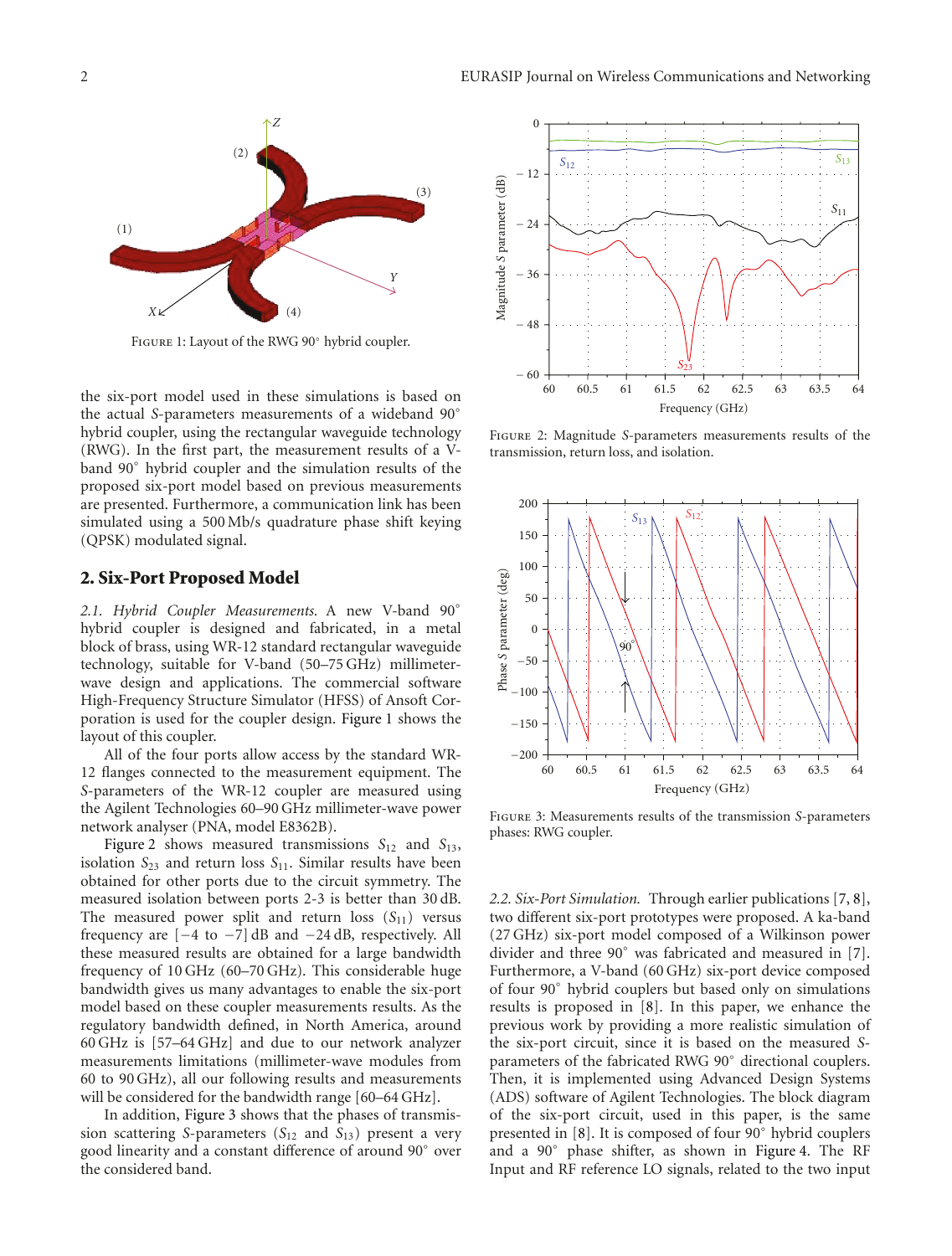

Figure 4: Six-port circuit block diagram.



Figure 5: *S*-parameters transmission phases: six-port.

normalized waves  $a_5$  and  $a_6$ , are connected to ports 5 and 6. The outputs ports are nominated 1, 2, 3, and 4.

*S*-parameters simulations of this six-port are accomplished in ADS. The phase *S*-parameters are described in Figure 5. The phases of  $S_{51}$  and  $S_{52}$  are equal as well as phases of *S*<sup>53</sup> and *S*54. Ports (1, 2) and ports (3, 4) are 90◦ out of phase over a very wide band, suitable for a high-quality *I/Q* mixer. Respectively, we obtain 20 dB of matching, more than 30 dB of isolation between input ports and [−8 to −12] dB of coupling between output ports as shown in Figures 6 and 7.

Following the mathematical equations discussed in [7, 8], the coupling factor of the six-port should be around −6 dB (one-quarter power or 25%). This difference in value is related to the fact that, due to the fabrication errors in the RWG coupler, the coupling factor obtained is [−4 to −7] dB (see Figure 2). Theoretically, this should be −3 dB for the coupler itself. This coupling factor mismatch will not affect the demodulator process since the phases between the outputs ports are shifted by multiple of 90◦ as shown in Figure 5, and this is the important criteria for our receiver demodulator.

According to [7, 8], in order to obtain the dc output signals, four power detectors are connected to the six-port outputs. The *I/Q* down-converted signals are obtained using



Figure 6: Magnitude *S*-parameters return loss and isolation: sixport.



Figure 7: Magnitude *S*-parameters transmission: six-port.

a differential approach, as shown in (1), where *K* is a constant,  $I/Q$  (In-phase/Quadrature-phase) signals,  $V_1$  to  $V_4$ are the multiport output detected signals, *a* is the amplitude of the LO signal,  $\Delta \varphi(t) = \varphi_6(t) - \varphi_5$  is the instantaneous phase difference, and  $α(t)$  is the instantaneous amplitude ratio between the RF and LO signals:

$$
I(t) = V_3(t) - V_1(t) = K \cdot \alpha(t) \cdot |a|^2 \cdot \cos[\Delta \varphi(t)],
$$
  
\n
$$
Q(t) = V_4(t) - V_2(t) = K \cdot \alpha(t) \cdot |a|^2 \cdot \sin[\Delta \varphi(t)].
$$
\n(1)

In order to validate the six-port model, a harmonic balance simulation is performed. The phase between RF and LO signals is swept in a 360◦ range, and the RF and LO levels are set at −10 dBm. The RF six-port output voltage magnitude variations ( $V_1$  to  $V_4$ ) versus this phase shift are shown in Figure 8. Theoretically, due to the use of 90◦ hybrid couplers, periodical maximal and minimal (zero) values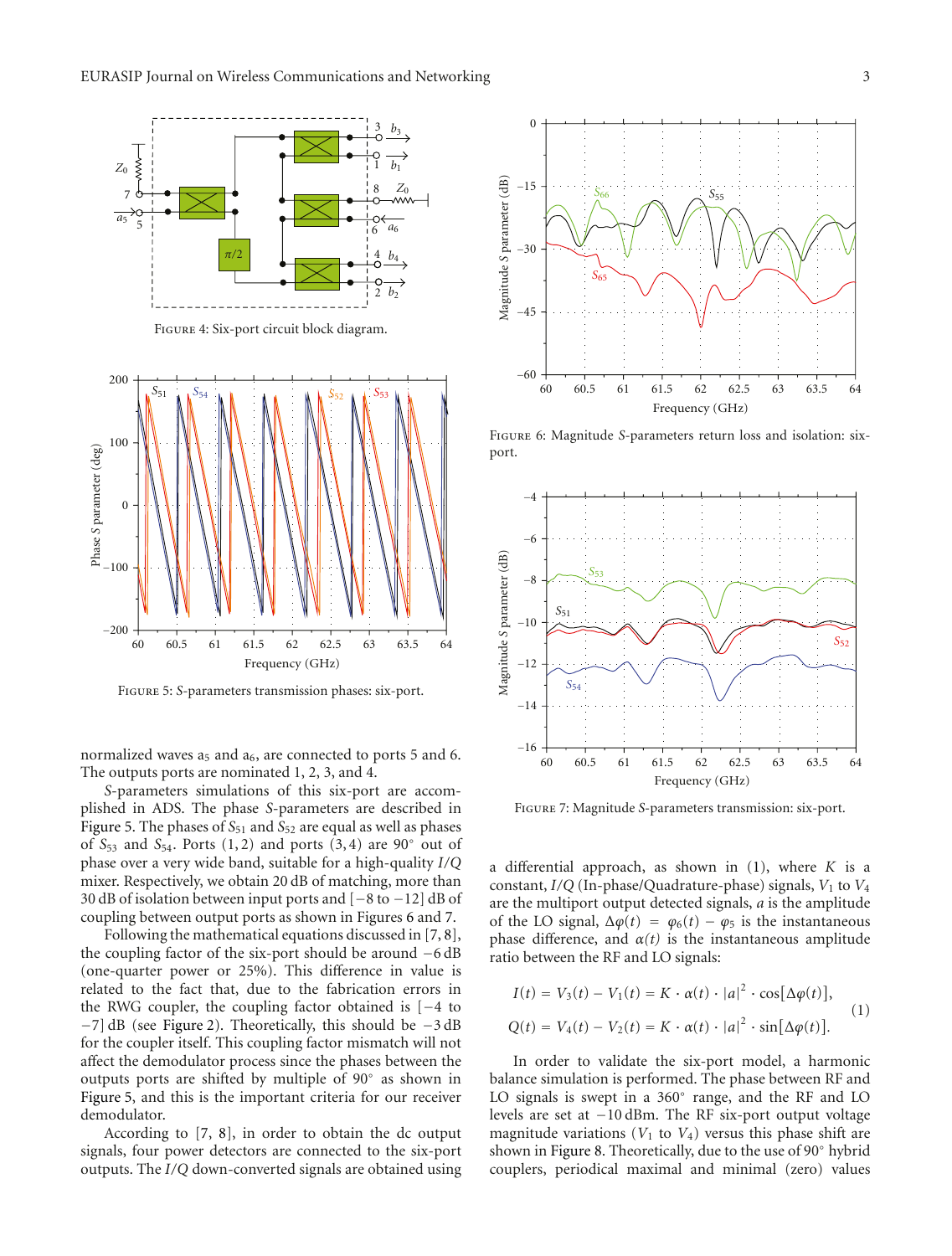

FIGURE 8: Harmonic balance simulation results of  $V_{\text{out}}$  magnitude versus RF input phase.

should be obtained for each output voltage. The minimal magnitude values are shifted by 90◦ multiples, as required for *I/Q* mixers. Practically, due to circuit's inherent amplitude and phase unbalances over the frequency band, nonzero minimum values are generated and some phase difference errors between minimums appear, as seen in Figure 8.

As detailed in [7, 8], for a *I/Q* six-port down-converter, the output magnitude voltage differences ( $V_1 - V_3$ ) and ( $V_4$ − *V*2) are related to *I*, *Q* outputs signals, respectively. Figure 8 shows a phase difference of approximately 180◦ between *V*<sup>1</sup> and *V*3, and also between *V*<sup>4</sup> and *V*2, as required. In addition, around 90◦ phase difference is obtained between quadrature outputs.

Figure 9 shows the percentage of the quadrature outputs phase difference error (related to 180◦), in the 4 GHz band. This phase error, between 2% and 7%, is considered favorable result for the use of the proposed six-port circuit in QPSK signal demodulations over the entire 4 GHz band, from 60 to 64 GHz.

#### **3. New Six-Port Receiver Architecture**

Since the free space loss increases quadratically with operating frequency, the V-band frequencies are dedicated to very short-range wireless communications (up to 10 m).

In a previous publication [7], demodulation results were presented for a millimeter wave homodyne receiver based on a six-port down-convertor, considering a perfect synchronism. Signal processing techniques were used to synchronize the reference signal using a feedback from the signal processing circuit to the millimeter-wave LO. Moreover, a carrier recovery process in a V-band millimeter wave six-port heterodyne receiver has been presented in [10], and a typical analog carrier recovery circuit was proposed in [14] for a QPSK modulation through an homodyne architecture.



FIGURE 9: Quadrature signals phase output error (%).

However, these techniques are relatively expensive and also reduce the maximum bit-rate, due to the analog to digital conversion and signal processing algorithms.

Based on previous comments, in order to obtain a lowcost solution of the LO synchronism problem, we propose the use of a second millimeter-wave link for the unmodulated signal and cross-polarized antennas, as shown in Figure 10. In the transmitter part, the LO and RF signals are radiated through two similar cross polarized antennas. At the receiver part, an identical couple of antennas are used.

As is known, if both antennas have the same polarization, the angle between their radiated E-fields is zero, and there is no power loss due to polarization mismatch. The polarization loss factor (PLF) or polarization mismatch loss (PML) will characterize the power loss due to the polarization mismatch. The PLF loss factor dictates what portion of the incident power is captured by the receiver antenna. This is often less than unity and depends on the angle between the transmitted signal polarization and the receiver antenna polarization. In our case, two pairs of transmitting/receiving antennas are vertically and, respectively, horizontally polarized. Hence, the angle between the antennas is 90◦, and no power will be transferred between more than two antennas in the same time. In fact, the six-port circuit is an RF sixport interferometer with a variety of architectures consisting of power dividers, couplers, and phase shifters. These RF components are interconnected in such a way that four different vector sums of reference signal and signal to be directly measured (or down-converted) are produced. Magnitude and phase of unknown signal are determined from amplitudes of four output signals from interferometer. So, the relative rotation between the transmitting and the receiving antennas will not affect our goal. The RF and LO signals are received on ports 5 and 6 of the six-port, respectively. If the antennas are rotated, we still may receive the two signals but on reverse ports (RF on port 6 and LO on port 5), since the transmitting and receiving antennas are cross-polarized.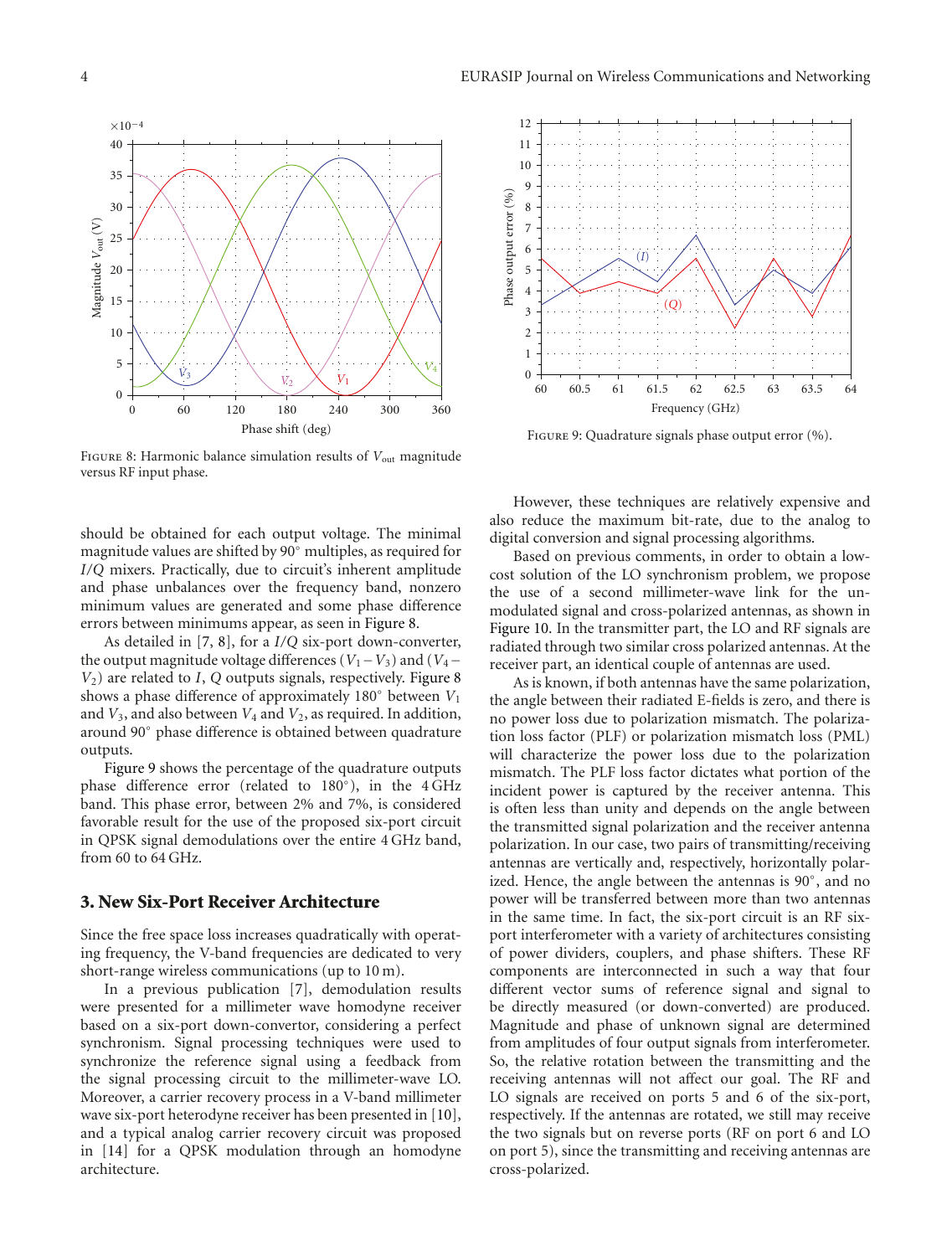

Figure 10: V-band six-port receiver proposed architecture.



Figure 11: Demodulated 500 Mb/s QPSK signals (six-port output).

# **4. Demodulation Results**

System simulations are performed using ADS, in order to validate the proposed architecture. During these simulations, we tried to get close as much as we can to the realistic properties of each component. For this reason, we have considered a PLF factor for the antennas, six-port based on coupler measurements results, amplifiers with acceptable gains, and the diodes spice models for the power detectors. The LO and RF transmitted signal powers are set at 10 dBm, and the antenna gains are 10 dBi. Since the antennas are cross-polarized, a PLF value of −20 dB is used in the simulations. This PLF value is commonly considered for cross-polarized antennas with a similar gain (10 dBi). A losslink model based on the Friis equation is used to simulate the signal propagation over a distance *d* of 10 m. The free loss at 61 GHz is 88 dB; it is calculated using the Friis transmission equation in (2):

$$
\frac{P_r}{P_t} = G_t G_r \left(\frac{\lambda}{4\pi R}\right)^2,\tag{2}
$$



FIGURE 12: Demodulated 500 Mb/s QPSK signals (baseband output).

where  $P_r$  is the power received by the receiving antenna, and  $P_t$  is the power input to the transmitting antenna.  $G_t$  and *Gr* are the antenna gain of the transmitting and receiving antennas, respectively,  $\lambda$  is the wavelength (around 5 mm for 60 GHz), and *R* is the distance (10 m).

The ADS-based receiver model is composed of the sixport model constructed on the measurement results of the RWG 90◦ hybrid coupler, two pairs of cross-polarized antennas, four power detectors, low-noise amplifiers (LNAs), millimeter-wave amplifiers A2, and baseband amplifiers A3 (gains of 5 dB, 25 dB, and 30 dB, resp.) and low pass filters (LPF). The sample-and-hold circuits (SHCs) and the limiters are used to obtain a clearly demodulated constellation (without the transitions between consecutive states). The two antennas are in unobstructed free space, with no multipath and considered as lossless and oriented for maximum response.

An ADS envelope simulation at the carrier frequency of 61 GHz is performed using the block diagram of Figure 10. As the receiver reference signal is obtained from the transmitter LO signal, there are no synchronism problems. Based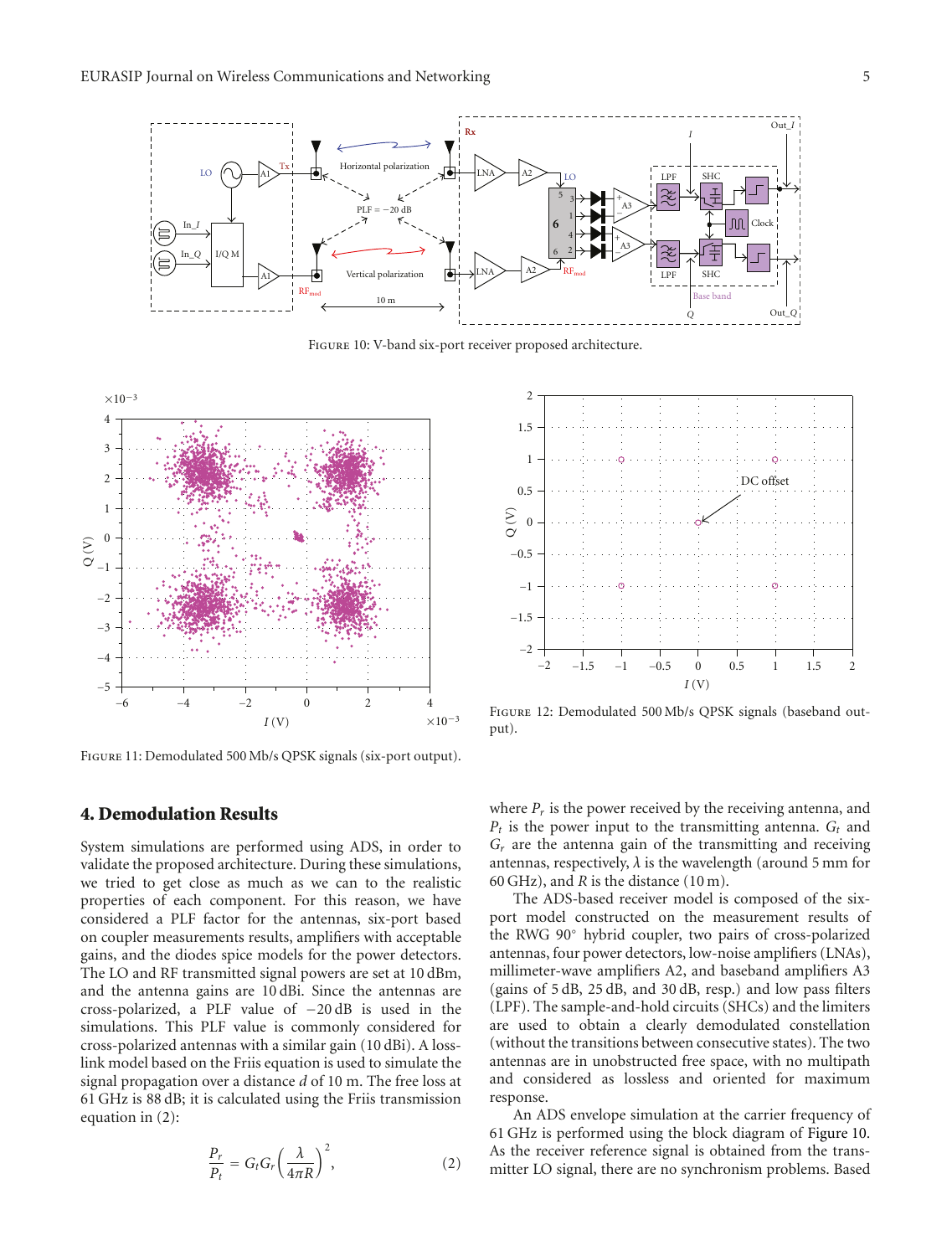

Figure 13: Demodulation results of 250 Mb/s QPSK pseudorandom (*I*) bit sequence: (a) transmitted, (b) received, after LPF, (c) demodulated, at limiter output.

on the power evaluation, the LO and RF signals at the sixport inputs are around −28 dBm:

- $(i) +10$  dBm (transmitted signal power defined by FCC for V-band communications systems [4]),
- (ii) +10 dBi (antenna gain),
- (iii)  $-88$  dB (path loss calculated using  $(2)$ ),
- (iv) +10 dBi (antenna gain),
- $(v)$  +5 dB (LNA gain),
- (vi) +25 dB (A2 gain).

A pseudorandom 500 Mbps QPSK signal is used to validate the principle of operation. Figures 11 and 12 show the demodulated constellations using the proposed architecture for high-speed (500 Mb/s) QPSK signal, at the output of the six-port and the output of the baseband part, respectively. Due to the differential approach used and (1), the DC offset value obtained theoretically is null. However, because of the *S*-parameters measurements results of the hybrid coupler used to simulate the six-port circuit and the simulations specifications (sampling higher than bit rate), the DC offset is not zero and it represents the transition between different states across the origin of the constellation. Through these two figures, we can see the role done by the SHCs/limiters to obtain a clear and net QPSK constellation.

Figures 13 and 14 show the input and demodulated signals of I and Q channels, respectively, for a bit sequence of



Figure 14: Demodulation results of 250 Mb/s QPSK pseudorandom (*Q*) bit sequence: (a) transmitted, (b) received, after LPF, (c) demodulated, at limiter output.

200 nanoseconds. As can be seen, the demodulated signals, at the limiter output, have exactly the same bit sequence as those transmitted, which has confirmed the successful demodulation. The delay of 33 nanoseconds is observed due to the propagation for a distance  $d = 10$  m.

Figure 15 shows the bit error rate (BER, the number of bit errors divided by the total number of bits transmitted) variation versus the energy per bit to the spectral noise density  $(E_b/N_0)$  for the same distance of 10 m. It can be seen that the  $(E_b/N_0)$  required for BER of 10<sup>-9</sup> is equal to 13 dB. It is an acceptable result based on the power energy balance calculated in [12]. The proposed receiver has a high BER performance (close to the theoretical one). This result demonstrates its capability for use in wireless HD (High Definition) video communications, which typically require much lower BER (10−<sup>8</sup> to 10−9) values than audio reception requires (around 10−4), because video is much more sensitive to bit errors than audio is [15].

# **5. Conclusion**

In this paper, a class of new low-cost six-port homodyne receiver architectures has been presented and demonstrated at millimeter-wave frequencies. Cross-polarized antennas are used at both transmitter and receiver in order to easily solve the severe LO synchronism problem in V-band. So as to obtain realistic system simulation results, the proposed